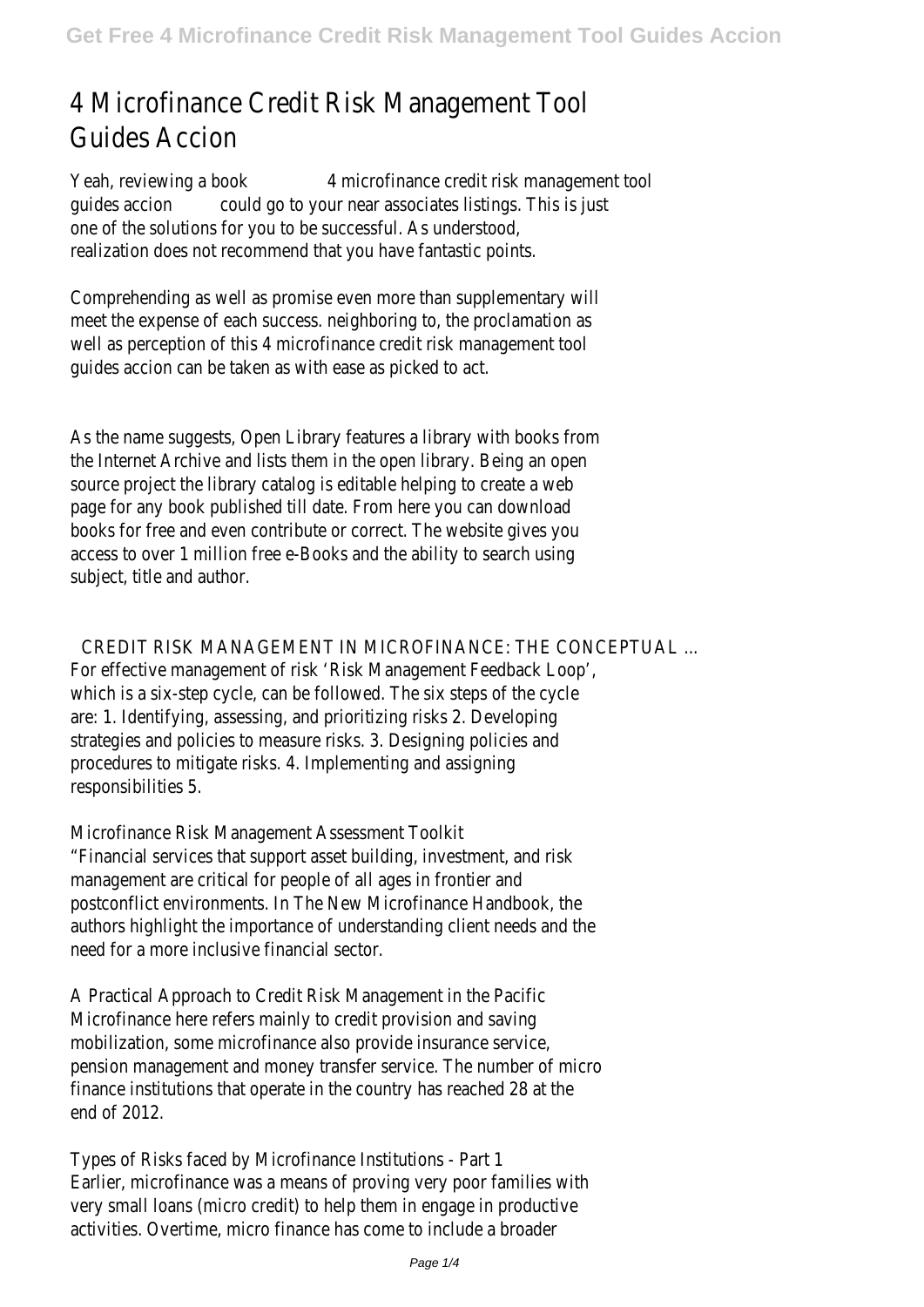range of services (credit, savings, insurance etc).

Micro Finance Management - Overview on Micro Finance RISK MANAGEMENT FOR MICROFINANCE INSTITUTIONS IN SOUTH AFRICA CHAPTER 1 1. INTRODUCTION 1.1 BACKGROUND Risk is the probability that a decision will lead to a different outcome as thought due to the fact that decisions are made under uncertainty with imperfect information (Cendrowski and Mair, 2009:1).

Credit Risk Management Best Practices & Techniques | RMA Our working groups are focused on important topics such as: Network Risk Reporting, Fraud Risk Management in Emerging Technologies, Operational Risk Management, Creating a Stronger Risk Culture in Microfinance, RMGM in Arabic, and Active RIM Assessor Group.

The Effect of Credit Risk Management on the Financial ... To briefly recap, the lagged log credit risk measures the speed of adjustment to equilibrium (?), or conditional convergence (Hsiao, 2014). Specifically, the coefficients indicate that credit risk is persistent in the microfinance industry in SSA, and reverts to the long-run equilibrium at a speed of about 15% per annum.

(PDF) Geographic diversification and credit risk in ... Microfinance and risk management: Impact evaluation of an integrated risk ... microfinance / financial management / credit / risk management / bank / informal employment / decent work / workers education / aid programme / role of ILO / Cambodia . ILO Cataloguing in Publication Data 11.02.2 ... Microfinance for Decent Work (MF4DW) action ...

4 Microfinance Credit Risk Management

As a core credit risk management tool, the PQA's objective is to identify events that affect loan portfolio performance along with their causes and consequences, allowing the recommendation of appropriate action plans. These causes and recommendations are jointly determined by both the risk team and the commercial team.

A Risk Management Framework for Microfinance Institutions CREDIT RISK MANAGEMENT IN MICROFINANCE: THE CONCEPTUAL FRAMEWORK 10 providing financial services to the low-income households who have long been deemed 'unbankable", including the self-employed and customers without collateral assets. Dedicated to

Microfinance Risks - Strategic Risk-Part 4

1.2 Operational Risks. Operational risks are the vulnerabilities that an MFI faces in its daily operations, including portfolio quality (credit risk), fraud risk and theft (security risk). 1.2.1 Credit. As with any financial institution, the biggest risk in microfinance is lending money and not getting it back.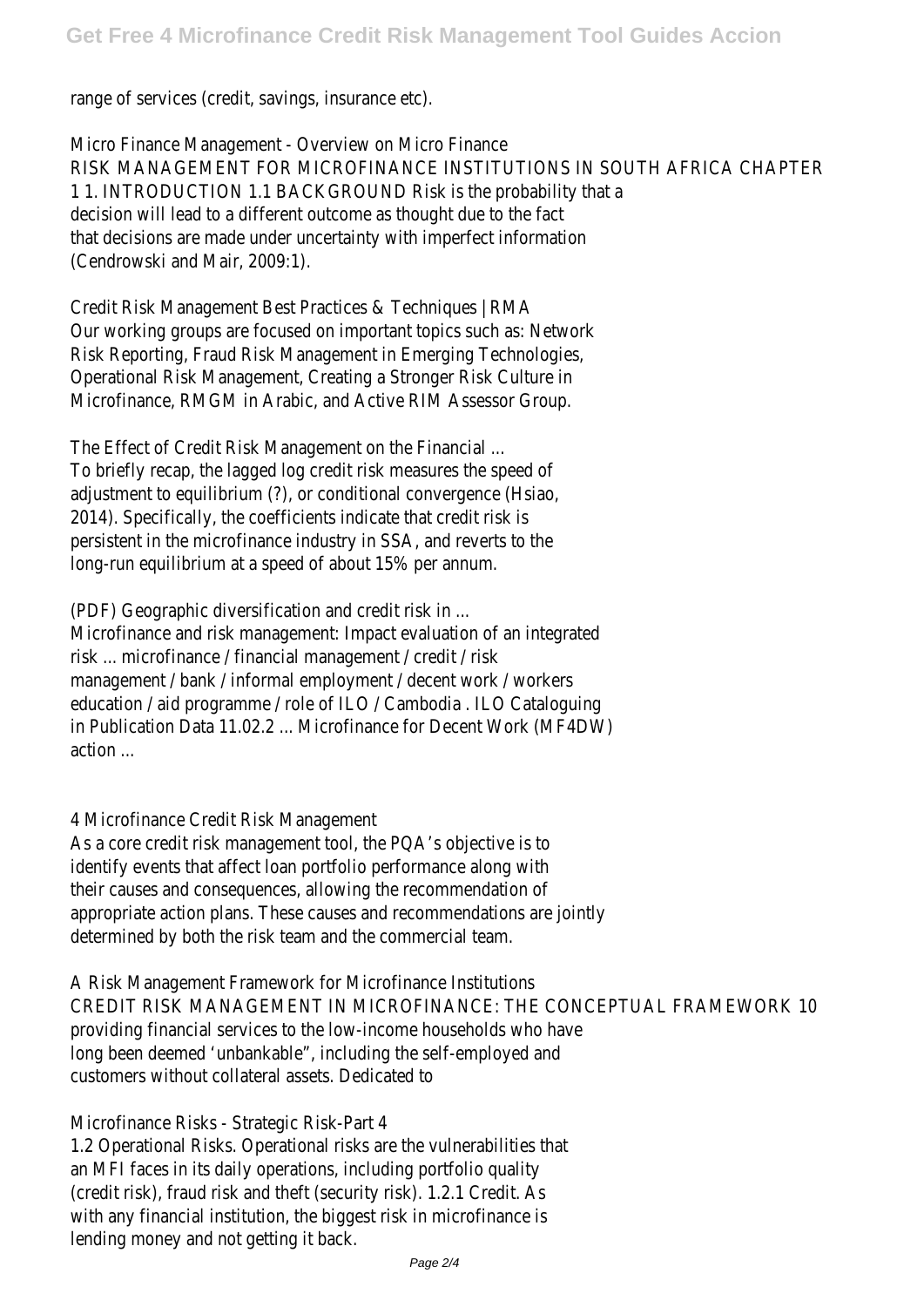Risk management Initiative in Microfinance 1.1.1 Credit Risk Management Stability and profitability of a financial institution depends solely on the credit management practices in that institution while poor performance is attributed to weakening credit quality. The management of credit risk can play down operational risk while locking in realistic income.

## MICROFINANCE RISK MANAGEMENT HANDBOOK

credit risk management different for many providers of microfinance is a lack of conventional risk mitigation means, such as collateral and guarantees. It is particularly important where financial

4 MICROFINANCE CREDIT RISK MANAGEMENT TOOL GUIDES ... Chapter 4, Implementing Risk Management, describes ten guidelines for MFIs to follow when applying the principles of effective risk management to their institution. It discusses the key roles and responsibilities of the board and management to ensure that all tasks are performed and that someone is responsible and account-

The New Microfinance Handbook - World Bank Most research in microfinance focuses on credit risk Risk Mitigation Recommendation Source Credit risk Peer monitoring, group pressure, and social ties reduce delinquency (Al-Azzam et al., 2011; Armendàriz et al.,

Credit Risk Management In Micro finance Institutions (A ... The concept of risk management can apply to a single loan or customer relationship (micro) or to an entire loan portfolio (macro). The whole concept of institutional risk management is to ensure that a particular issue has been identified as a risk. At the micro level, a loan is a risk. At the macro level, a portfolio of loans is a risk.

RISK MANAGEMENT FOR MICROFINANCE INSTITUTIONS IN SOUTH AFRICA This paper examines the relation between geographic diversification and credit risk in microfinance. The empirical findings from the banking industry are mixed and inconclusive.

Credit risk in microfinance industry: Evidence from sub ... was composed for the purpose of a 3-Day Seminar for Risk Management. AnalystThe working with this Toolkit is recommended to use this Workbook in the context of this seminar. While it strives to give a full insight into Risk Management, it might not be sufficient for a Risk Management implementation in an MFI.

Risk in Microfinance | FIRST for Sustainability Credit Risk. Credit risk is directly related to the portfolio of the organistion and is one of the most significant risks from an MFI perspective. Whenever an MFI lends to a client there is an inherent risk of money not coming back, i.e. the client turning into a